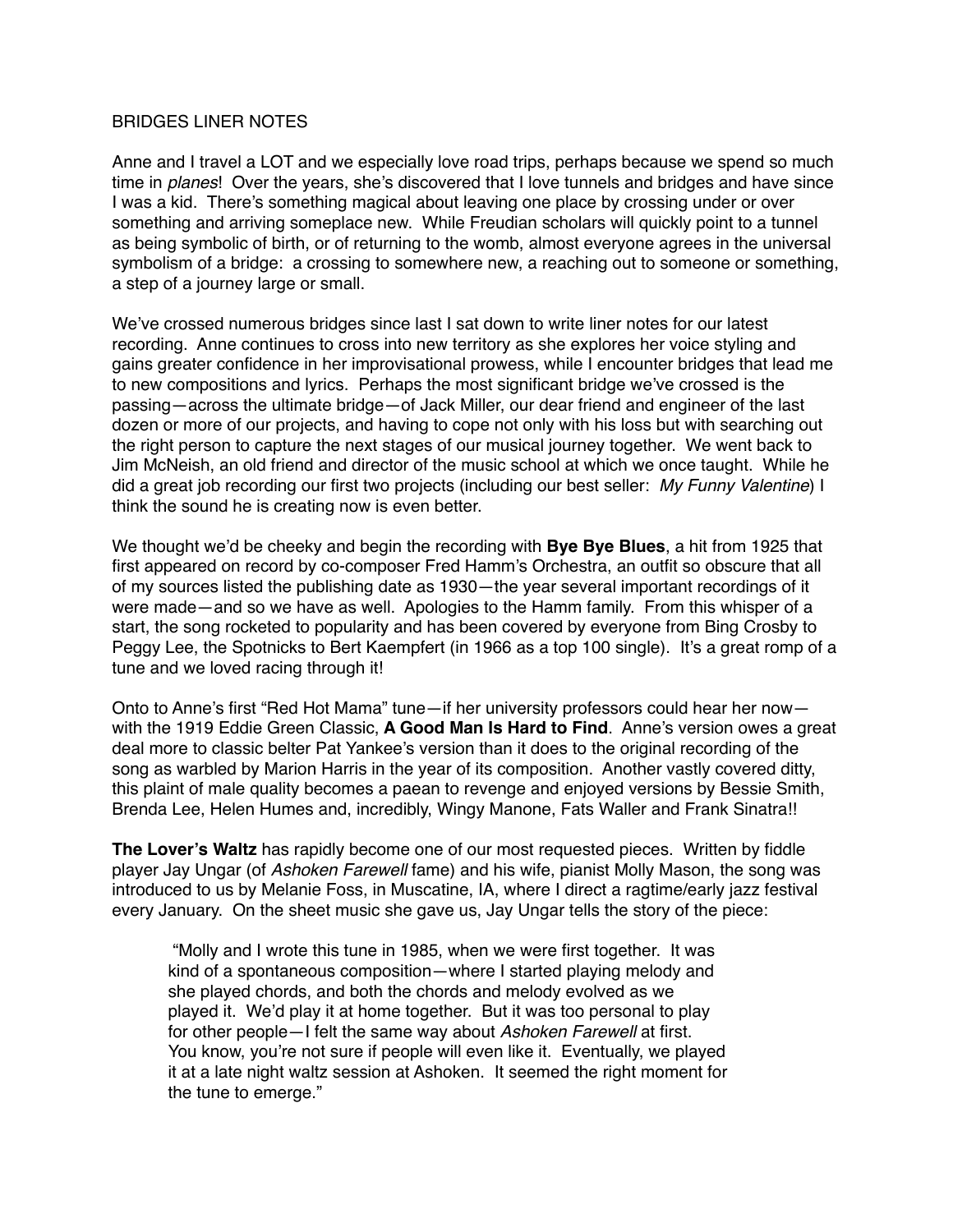It took this piece 7 years to cross the bridge into being published as the copyright date is 1992! I found Jay's words resonating with me as I sometimes feel that the music Anne and I create is very private. It takes real bravery to share one's music with others and Anne and I feel so blessed to be crossing bridges together.

Ours is the debut recording of **Take Away My Heart**. I know this because I wrote the lyrics to a melody composed by our good friend, French stride pianist Louis Mazetier. He played it for me last October in CT at our annual jazz event, Jeff and Joel's House Party. I was taken by the flow of the piece and the seamless chord structure. He captured the swinging melancholia one can only find in the best of the Waller ballads of 80 years ago. I mentioned that the tune seemed to ask for lyrics and he gave me his blessing to write some. Honoring jazz tradition, I changed his title for the instrumental, *Take It Away*, to the more poignant listed title for the song version.

**Undecided** was written by Charlie Shavers—then only 19!!—and debuted with a version by John Kirby and the Onyx Club Boys. A notable recording saw Ella Fitzgerald singing it with the Chick Webb Orchestra in 1939, but the big hit went to The Ames Brothers with Les Brown's outfit in 1951. Since then it is included in virtually every swing band's repertoire. Perhaps the most surprising appearance of the song is in the 2015 role-playing video game, Fallout 4!

Simultaneous with Anne's exploration of "shout" or "hot" tunes is her enjoyment of singing a pretty tune prettily. Here, she turned the large recording studio an intimate jazz club and I was able to watch her sing just for me as I accompanied her on **(I Love You) For Sentimental Reasons**. Of course, the great Nat Cole had the big hit in 1946; his version reached the Billboard Best Seller chart, lasted on it for 12 weeks and peaked at number one. A song that appeals to many styles and both genders, this pop hit has been covered by Dean Martin, Linda Ronstadt, Ella (is there ANYTHING she didn't sing?), Rod Stewart, Sam Cooke and even had two versions, a funk one in 1969 and a disco one in 1976 by James Brown! Here, we keep it simple and let the pureness of the melody, the sentiment and Anne's voice take front seat.

Our roots are in ragtime and so we depart from the sublime to the syncopated with a rollicking take on Lampe's cakewalk hit from 1900, **Creole Belles**. The earliest recording was by John Philip Sousa's band in 1902. 115 years later, this rag is still vibrant and was loads of fun to record. There is a whole set of lyrics to each section, but I grew up hearing Vince Saunders of The South Frisco Jazz Band sing only the chorus and I thought that was a perfect interlude. Note that on the final chorus, I take over the melody so Anne can soar above, and soar she does!

Only recently did I realize that the American songwriting team of Lerner and Loewe had so many hits with shows concerning Anne's and my adopted homeland, the U.K. First up was *Brigadoon* in 1947, followed by their biggest hit, *My Fair Lady* in 1956 and culminating with *Camelot* in 1960. We began performing *Brigadoon's* big hit, **Almost Like Being in Love**, as an instrumental but Anne soon realized that the words were wonderful to sing and the melody fit her to a T. This song is always a highlight of any of our sets together.

**A Bientôt** is a tune penned by Jazz pianist Dr. Billy Taylor. Our good friend George Huxley introduced it to me and, several years after he and I recorded it, I started to wonder if Anne would enjoy playing it. It is a lovely melody transformed with the rich tone and phrasing of my amazing wife. One of my two favorite tracks on the recording.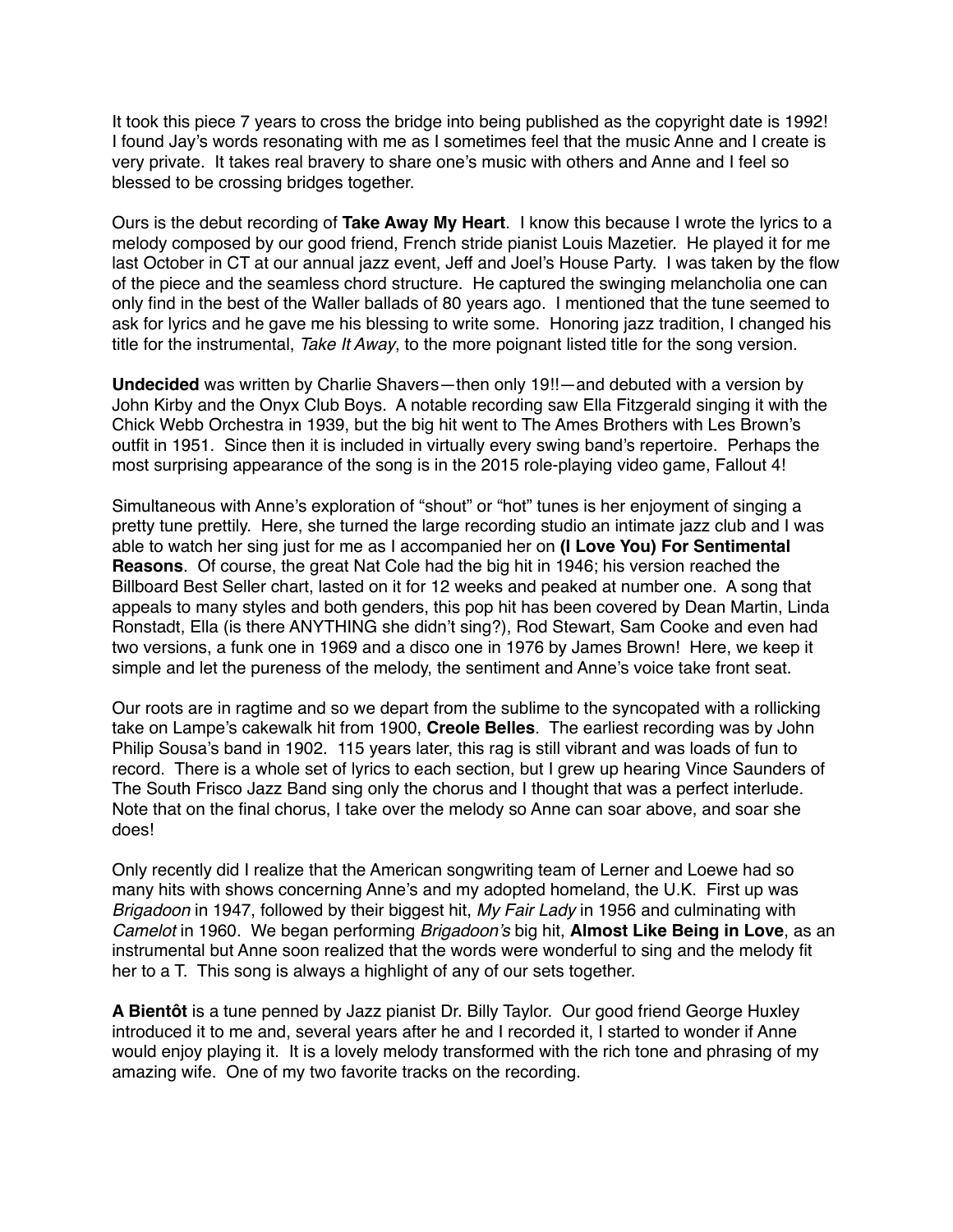While the history of our next tune, **Avalon**, from 1920, has been recounted numbers times it is such a great story that it needs to be repeated here. Vincent Rose and Buddy DeSylva had a tune they were hoping Al Jolson might sing. Sing it, he did, but only after they included him as co-composer. Seems stars could get away with that, and not just way back then: for example, many sources suggest Duke Ellington pulled rank on several tunes exclusively written by Billy Strayhorn. In the case of Avalon, the opening phrase of the melody, though in a different mode, resembled an aria from Puccini's opera *Tosca* closely enough that the composer's publishers sued Jolson, Rose and DeSylva in 1921. They were awarded \$25,000 and all subsequent royalties into perpetuity. Insisting on claiming co-authorship was one of Jolson's rare mistakes. As a nod to the classical antecedent of the tune, we have a bit of fun "fugue-ing" it up before the final hot chorus.

We move on to another fantastic rarity, a tune with the curious title **(I've Got the Blues) But I'm Just Too Mean to Cry**. The editors of the sheet music might have gotten their parentheses mixed up as, while the earlier track on our recording can stand alone as *For Sentimental Reasons*, in this case, without the parenthesized portion, the title seems odd…At any rate, Anne belts it out in a fashion that would make original artist Sophie Tucker proud. Anne rewrites one lyric as she is small in stature—but not in volume!!— so the line "some sweet papa bouncing on my knee" becomes "some sweet papa bounce ME on his knee." Such "size-ist" humor worked for Ms, Tucker but not for *mon petit damsel*. The lyricist was Mitchell Parish, who, 8 years later, would go on to write lyrics for the immortal *Stardust*! Special thanks to Dr. Craig Wright for introducing me to this tune years ago and pianist Mark Allan Jones for contributing hipper chords to the tune than were in the original.

If the previous track has the weirdest title, this next track has the strangest origins. Once again, we received the music from our Melanie in Muscatine, who draws her sources from the rich folk music world of the hammer-dulcimer, an instrument that she and her husband Chris play (and build). On the sheet, the source for **The Dark Island** was listed as "*The Clutha: Scots Ballads, Songs and Dance Tunes*." When we played it, it had an ancient sound and feel to it and I assumed it was a 16th or 17th century melody. I checked all sources I could find in search of a tune from such an era and came up empty-handed. Turns out I was 4 centuries off! While compositional rights to this haunting piece seem to be in dispute, it is generally acknowledged that the tune itself was penned by an accordionist called Iain MacLachlan, or at least he is responsible for the version used in the 1963 BBC thriller series called *The Dark Island*. Many people on the web claim to have heard this melody as early as the late 1940's so we may never know its true origin. As a cultural aside, Anne and I performed this tune twice in Southern Scotland to huge acclaim. Once we entered England, our performance of it was met with polite golf claps. Definitely a regional hit! However, wherever we are, when we perform this melody, invariably someone approaches us to say they were brought to tears. It does stick with one!

**Crazy Rhythm** (1928) remains a favorite for traditional and swing jazz bands and also has been covered by everything from mainstream jazz ensembles to hillbilly bebop (!?!). This Tin Pan Alley ditty has lent its name to shows, albums, books, music stores and bars. I've not read, seen or been to all of these yet, but I'm working on it! We start with some tight harmony and then have fun trading leads on this infectious tune. Dance to this one in your own crazy way!

No-one in modern times can perform or hear **Dream a Little Dream of Me** without thinking of the seminal 1968 version by Mama Cass with the Mamas and the Papas. That recording was a world-wide hit and breathed new life into a 37-year old standard created by ubiquitous lyricist